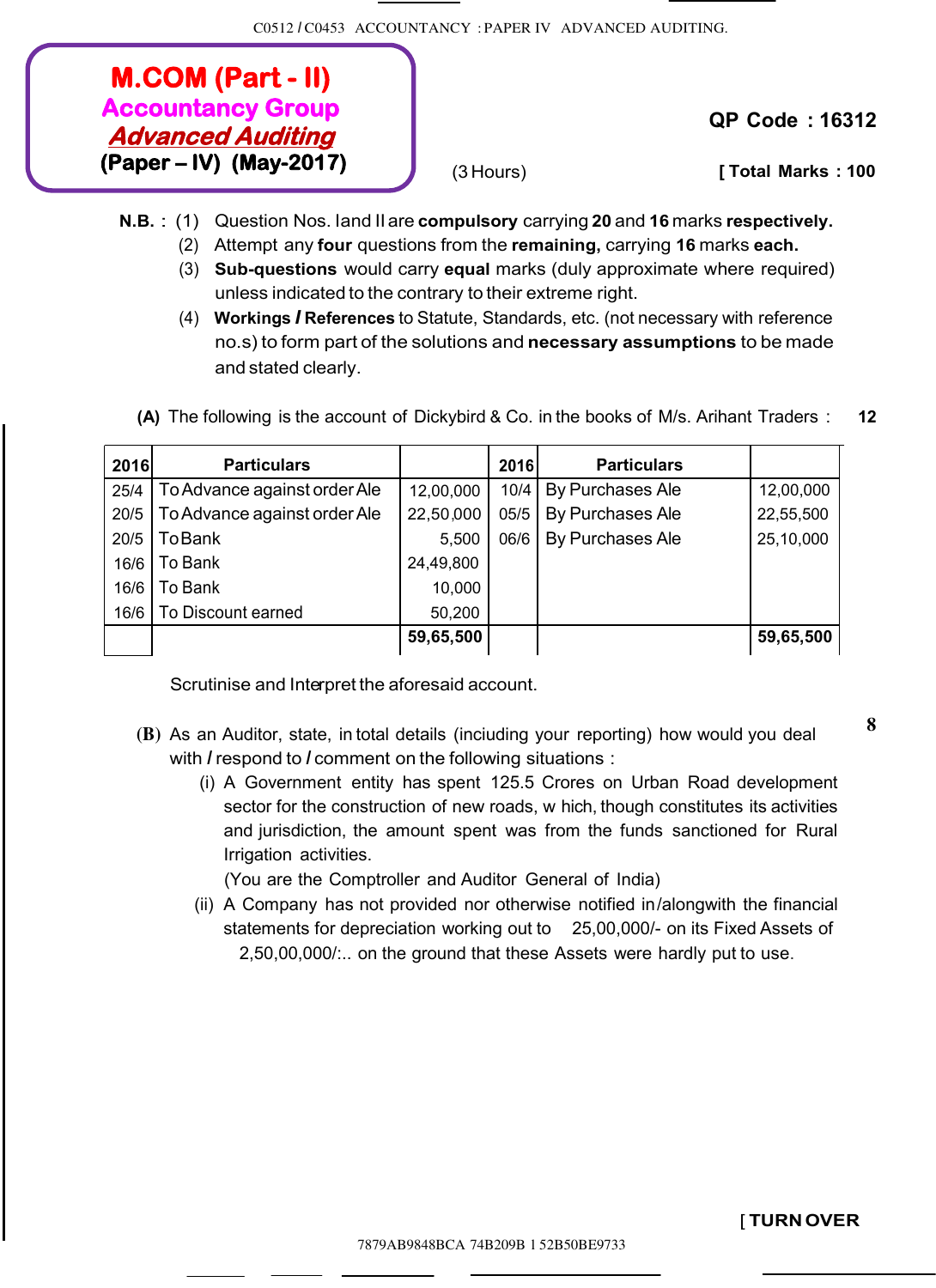## **2 QP Code : 16312**

| appropriate basis :                                                                                                                                                                    | II (A) Match the items from Column A to those in Column B selecting on an overall most                                                                                                                                                                                                                                                                                                                                                                                                                                                                                                                                                                      |
|----------------------------------------------------------------------------------------------------------------------------------------------------------------------------------------|-------------------------------------------------------------------------------------------------------------------------------------------------------------------------------------------------------------------------------------------------------------------------------------------------------------------------------------------------------------------------------------------------------------------------------------------------------------------------------------------------------------------------------------------------------------------------------------------------------------------------------------------------------------|
|                                                                                                                                                                                        |                                                                                                                                                                                                                                                                                                                                                                                                                                                                                                                                                                                                                                                             |
| A                                                                                                                                                                                      | B                                                                                                                                                                                                                                                                                                                                                                                                                                                                                                                                                                                                                                                           |
| $\bullet$ S.A. 230                                                                                                                                                                     | <b>Accounts of all Customers</b>                                                                                                                                                                                                                                                                                                                                                                                                                                                                                                                                                                                                                            |
| $\bullet$ S,A. 500                                                                                                                                                                     | Audit compulsion under the Income-tax<br>$\bullet$<br>Act, 1961                                                                                                                                                                                                                                                                                                                                                                                                                                                                                                                                                                                             |
| <b>Purchase Ledger</b>                                                                                                                                                                 | Audit documentation                                                                                                                                                                                                                                                                                                                                                                                                                                                                                                                                                                                                                                         |
| Audit of an Educational Institution                                                                                                                                                    | • Companies (Auditors' Report)                                                                                                                                                                                                                                                                                                                                                                                                                                                                                                                                                                                                                              |
|                                                                                                                                                                                        | Order not applicable                                                                                                                                                                                                                                                                                                                                                                                                                                                                                                                                                                                                                                        |
| $\bullet$ S.A.610                                                                                                                                                                      | • Scope and powers much more than in<br><b>Company Audit</b>                                                                                                                                                                                                                                                                                                                                                                                                                                                                                                                                                                                                |
| Business with year's turnover<br>$\bullet$                                                                                                                                             | • Objective and scope of Audit of                                                                                                                                                                                                                                                                                                                                                                                                                                                                                                                                                                                                                           |
| exceeding ₹ 1 crore                                                                                                                                                                    | <b>Financial statements</b>                                                                                                                                                                                                                                                                                                                                                                                                                                                                                                                                                                                                                                 |
| <b>Banking Company</b>                                                                                                                                                                 | Trust Deed / Society Constitution<br>۸Ň                                                                                                                                                                                                                                                                                                                                                                                                                                                                                                                                                                                                                     |
| <b>Propriety Audit</b>                                                                                                                                                                 | • Audit evidence                                                                                                                                                                                                                                                                                                                                                                                                                                                                                                                                                                                                                                            |
|                                                                                                                                                                                        |                                                                                                                                                                                                                                                                                                                                                                                                                                                                                                                                                                                                                                                             |
|                                                                                                                                                                                        | • Accounts of all Suppliers                                                                                                                                                                                                                                                                                                                                                                                                                                                                                                                                                                                                                                 |
| (Proprietory concern / Partnership / Company)<br>(ii) There exists a Standard on Audit on the $\Diamond$                                                                               | • Using the work of Internal Auditors<br>(B) Re-write the following sentences by choosing the most appropriate alternative :-<br>(i) The Annual General Meeting has to be conducted by ___________.                                                                                                                                                                                                                                                                                                                                                                                                                                                         |
| (Propriety Audit / Companies Act audit / none of these)<br>been audited.<br>(3CA / 3CB / 3CD)<br>(Statutory Reserve / Government / Capital Reserve)<br>(Hotel / Hospital / Government) | (external confirmations / initial audit engagement / both these)<br>(iii) A Second is an inherent aspect in Audit of Government entities.<br>(iv) In the case of $\sim$ $\sim$ $\sim$ audit, the earlier year's accounts may not have<br>(Cooperative Society / Proprietory concern's / Government department)<br>(v) In Tax-Audit, form no, $\frac{1}{2}$ , containing various particulars will have to<br>be attached to the Audit Report under section 44AB of the Income-tax Act.<br>(vi) In a Bank Audit, the Auditor will have to check compulsory transfer to the<br>(vii) In the audit of $a \leq 1$ , its Register of Patients has to be verified. |
| (viii) <u>Marte and Sea Standard Schola</u> basis of Accounting.<br>(Proprietory concern / Partnership / Company)                                                                      |                                                                                                                                                                                                                                                                                                                                                                                                                                                                                                                                                                                                                                                             |

- (i) The Annual General Meeting has to be conducted by \_\_\_\_\_\_\_\_\_ (Proprietory concern / Partnership / Company)
- (ii) There exists a Standard on Audit on the (external confirmations / initial audit engagement / both these)
- (iii)  $\leq$   $\leq$   $\leq$  is an inherent aspect in Audit of Government entities.
	- (Propriety Audit / Companies Act audit / none of these)
- (iv) In the case of  $\leq$   $\leq$   $\leq$  audit, the earlier year's accounts may not have been audited.

- (v) In Tax-Audit, form no.  $\leq$   $\leq$   $\leq$  containing various particulars will have to be attached to the Audit Report under section 44AB of the Income-tax Act. (3CA / 3CB / 3CD)
- (vi) In a Bank Audit, the Auditor will have to check compulsory transfer to the

## (Statutory Reserve / Government / Capital Reserve)

- (vii) In the audit of a  $\leq$   $\leq$   $\leq$   $\leq$   $\leq$   $\leq$  Register of Patients has to be verified. (Hotel / Hospital / Government)
- (viii)  $\sim$   $\sim$   $\sim$   $\sim$  has to follow Accrual basis of Accounting.
	- (Proprietory concern / Partnership / Company)